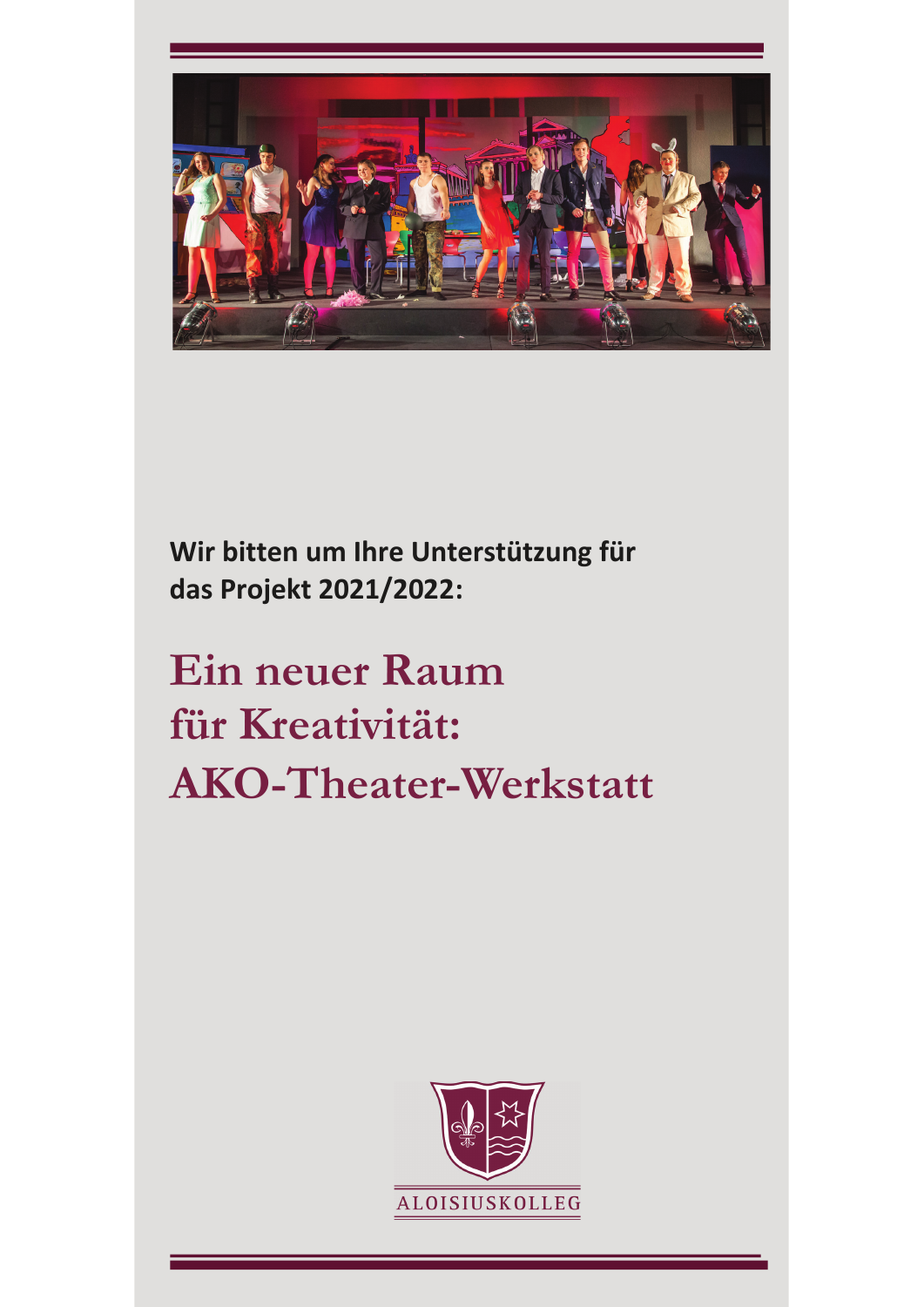### Unterstützen Sie das Projekt

Die Theater-Werkstatt soll in dem großen Raum unter der "Alten Sporthalle" von 1932 entstehen, in der jahrzehntelang die Jesuiten-Brüder für alle technischen Aufgaben am Kolleg gearbeitet haben. Für den Bedarf der heutigen Hausmeister haben wir eine neue, kleinere Werkstatt eingerichtet.

Das Projekt wird insgesamt ca. 75.000 € kosten, vor allem wegen der notwendigen neuen Zugänge und den Brandschutzmaßnahmen. Der Raum selbst soll im Charme und Charakter der alten Werkstatt erhalten bleiben.

Dank großzügiger erster Spenden ist das Projekt bereits zur Hälfte finanziert - helfen Sie mit für die zweite Hälfte.

Danke für Ihre Unterstützung im Namen der Schülerinnen und Schüler am AKO



Martin Löwenstein SJ rektor@aloisiuskolleg.de



**Spenden bitte an:** 

Aloisiuskolleg gGmbH Kennwort: Spende Theater-Werkstatt (für Bescheinigung: Ihre Adresse) DKM Darlehenskasse Münster IBAN: DE63 4006 0265 0017 6743 00 **SWIFT-BIC: GENODEM1DKM** 



Überweisung per Bank-App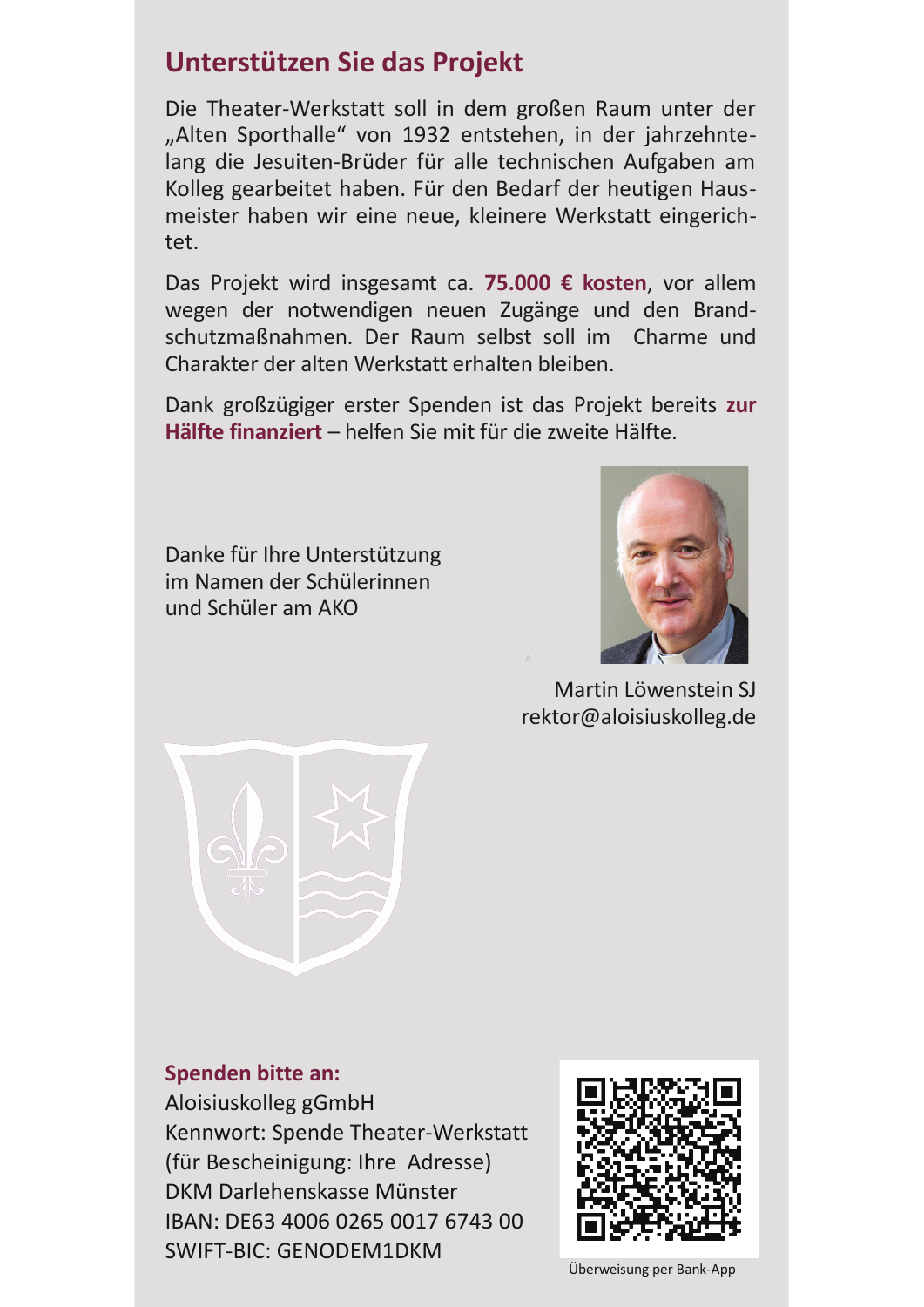#### **Theater macht Schule**

Das Theater an Jesuitenschulen ist aus der Geschichte des europäischen Theaters nicht wegzudenken. Die Schulen haben das Barock-Theater geprägt - und das Theater prägt die Schule.

Es ist ein wichtiges Element jeder Ignatianischen Pädagogik. Schon die Exerzitien des Hl. Ignatius beziehen alle Sinne mit ein, wollen bewegen und begeistern, aber zugleich das Erlebte auch reflektieren und so ganzheitlich die Persönlichkeit bilden.

### Große Bühne und die Theater-Werkstatt

Die neue Theater-Werkstatt ergänzt und unterstützt die große Bühne, auf der hoffentlich bald nach Corona wieder großes Theater zu erleben sein wird.

Die neue Theater-Werkstatt erleichtert aber erheblich die Probenarbeit und eröffnet zusätzlich unzählige Möglichkeiten, in Projekten oder auch im Deutsch- oder Fremdsprachenunterricht Sprache und Spiel zu inszenieren, zusätzliche Musik aufzuführen und jungen Menschen unkompliziert eine Bühne zu geben.

#### **Theater am Aloisiuskolleg**

Am AKO waren die Theateraufführungen immer schon Highlights des Jahres. Sie waren eine Tradition des Internates, die heute als Höhepunkte des Schuljahres unter der Leitung von Lehrkräften weitergeführt werden.

Das gilt für die oft schon semi-professionellen Aufführungen der Oberstufe, aber auch für die mit ebensolcher Begeisterung gespielten Vorstellungen der Kleinen.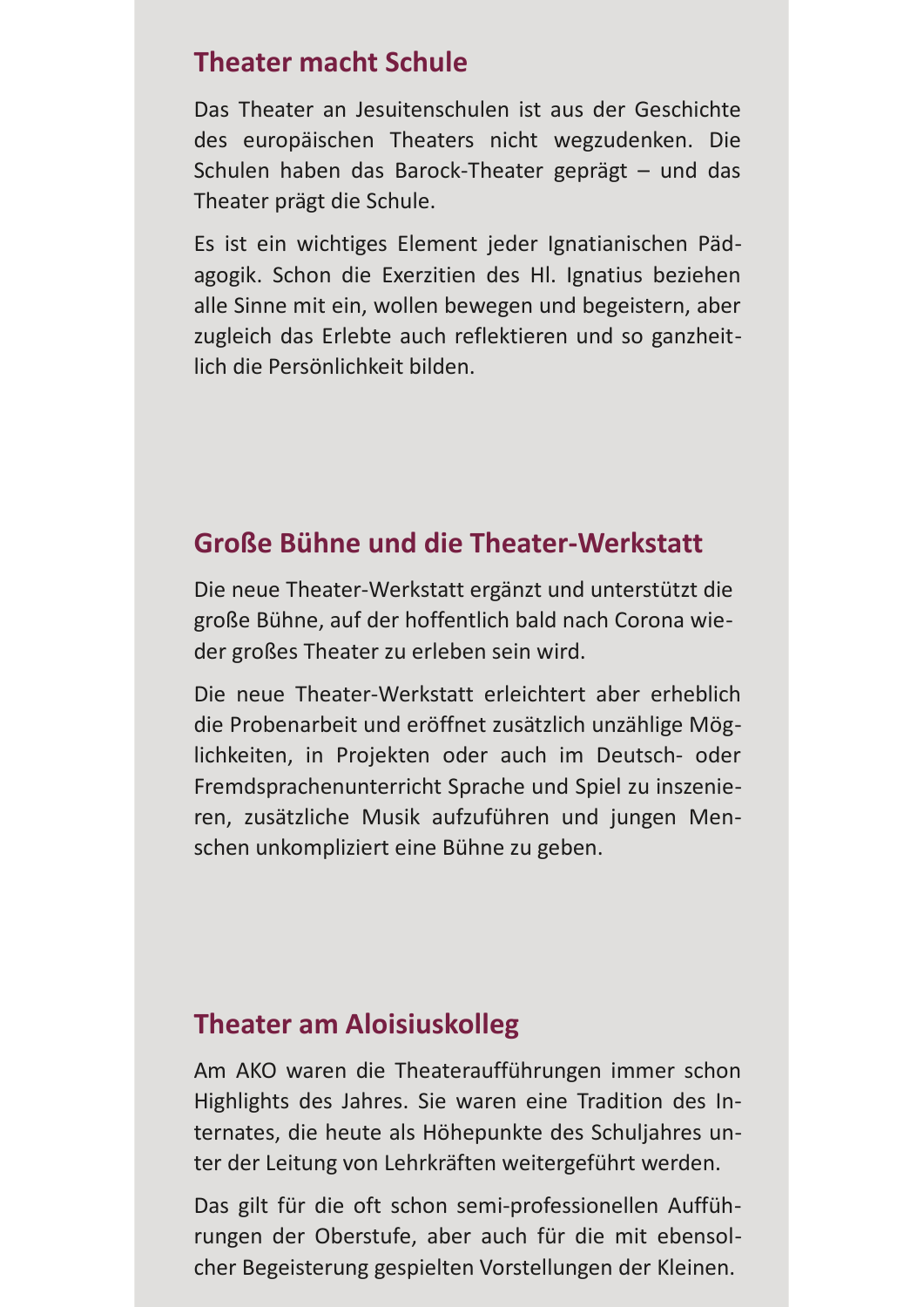## **Theater-Werkstatt: To Do-Liste**

- $\mathbb{F}$ Ausräumen der bisherigen Werkstatt und Einrichten einer neuen Hausmeister-Werkstatt
- Brandschutz: Abschottung der Rohrdurchbrü- $\mathbb{F}$ che und Leitungen; Brandschutztüren
- $\mathbb{E}$ Historische Fenster wieder gängig machen
- $\mathbb{F}$ Zugänge: Neuer Eingang von der Auffahrt zur Schule, notwendiger zweiter Fluchtweg
- Abdeckung des Abgangs zum Rohrleitungskel-**U** ler (Technikgang) im Bereich des Eingangs
- Abbruch von Wänden (in Eigenarbeit)  $\oplus$
- Toilettenanlage im Eingangsbereich: Wände, **U** Leitungen, Einrichtung
- Montage von Traversen für Beleuchtung und  $\mathbb{F}$ Lautsprecher
- Bühnenelemente mobil im Raum aufstellbar: 国 2020 durch den Förderverein finanziert
- $\mathbf{E}$ Strahler und Lautsprecher - aus dem Bestand des Kollegs von früheren Theaterprojekten
- 博 Begeisterung bei Schülern & Lehrern